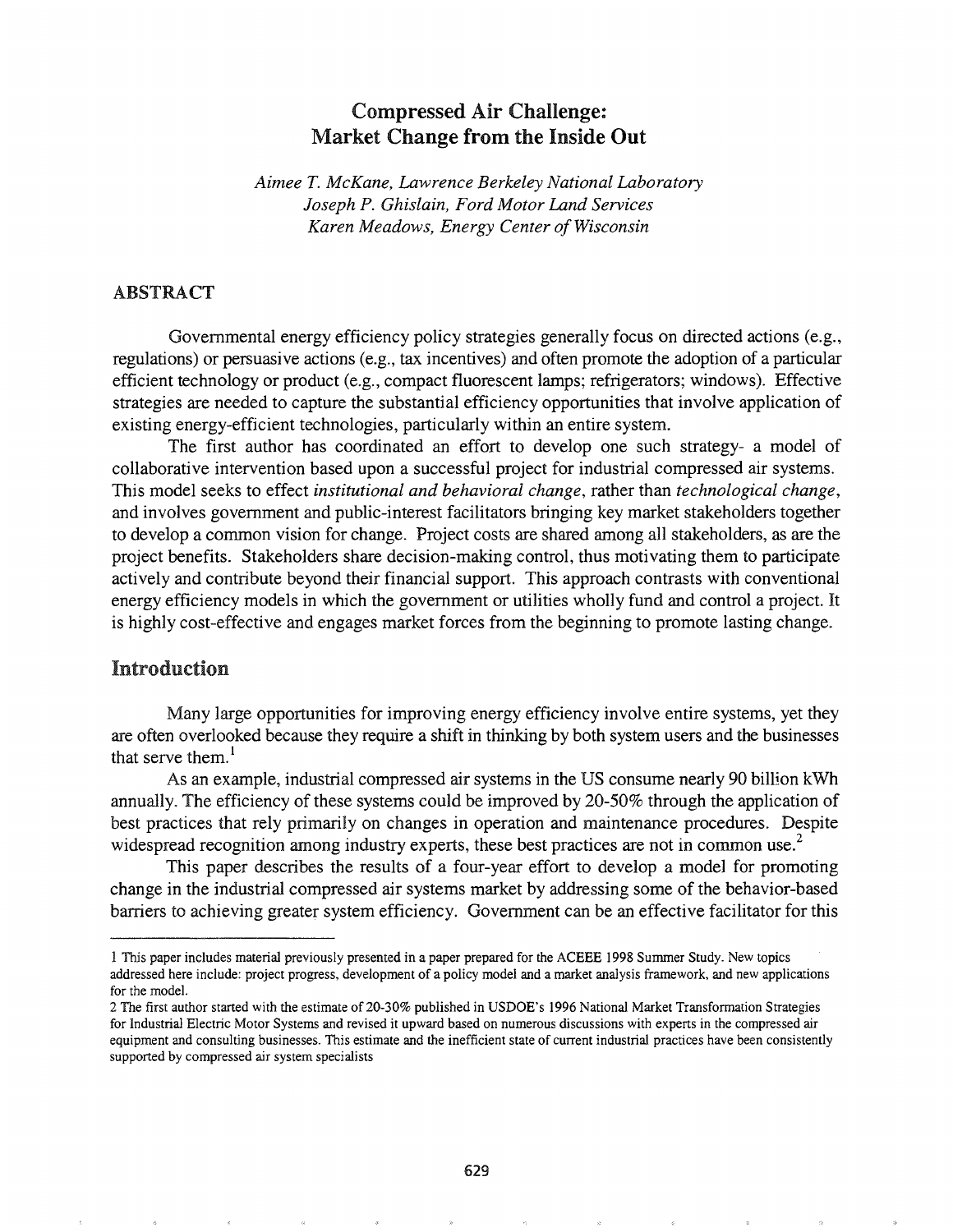type of change, but it requires a different approach than the types of policies currently employed.

In the United States, government (federal, state, and local) uses an array of intervention techniques to shape energy efficiency policy including both directed actions, such as regulations, and persuasive actions, such as tax incentives. While regulations are a powerful tool for effecting change, they can be difficult and costly to implement, and can result in unintended consequences as markets attempt to respond.

An alternative type of persuasive market intervention, presented here, relies primarily on establishing an environment that encourages the participants in an existing market structure to interact in new ways. It is our contention that these interactions, by creating new business opportunities, will result in a permanent transformation of a market as well as substantial environmental benefits.

This type of intervention effects an *institutional and behavioral change,* rather than a *technological change* more typical of energy efficiency market interventions. It is assumed that the structural shifts resulting from institutional or behavioral change will create an environment for further technological innovation. Since it engages many aspects of a market, this approach is described as *collaborative intervention.*

Collaborative intervention places government in the role of a broker or facilitator, responsible for setting out initial goals. Market participants are invited to be champions of these goals and collectively determine the best way to achieve these goals. In exchange, government acting as the broker can recognize them for the risks they assume. This approach seeks to exploit the different, and potentially complementary, roles and competencies of the public, private, and not-forprofit sectors. The four key elements of this strategy are:

- broadly defining the goals with no predetermined way of achieving them,
- @ creating an atmosphere of mutual respect,
- acknowledgment and acceptance that the participants will act in ways that are consistent with their economic and political self-interest, and
- establishing a high tolerance for the ambiguity and tension involved in forming coalitions across typical market structures.

The first application of this approach in the US is the "Compressed Air Challenge: Resources" for System Optimization" (Challenge), which seeks to transform the customer and supplier relationships for industrial compressed air systems. This industry is suited for a collaborative intervention because of characteristics including: market structures, market size, pressure to change, system improvement opportunities, and barriers to achieving those opportunities. Whether this market is capable of transforming itself without intervention will be addressed. This will be followed by an example of what one company has already done to implement a systems approach for their compressed air systems.

Finally, we will examine the potential for using the policy model developed for the Compressed Air Challenge in other market interventions. This will include identification of the key elements to consider in selecting a potential target market.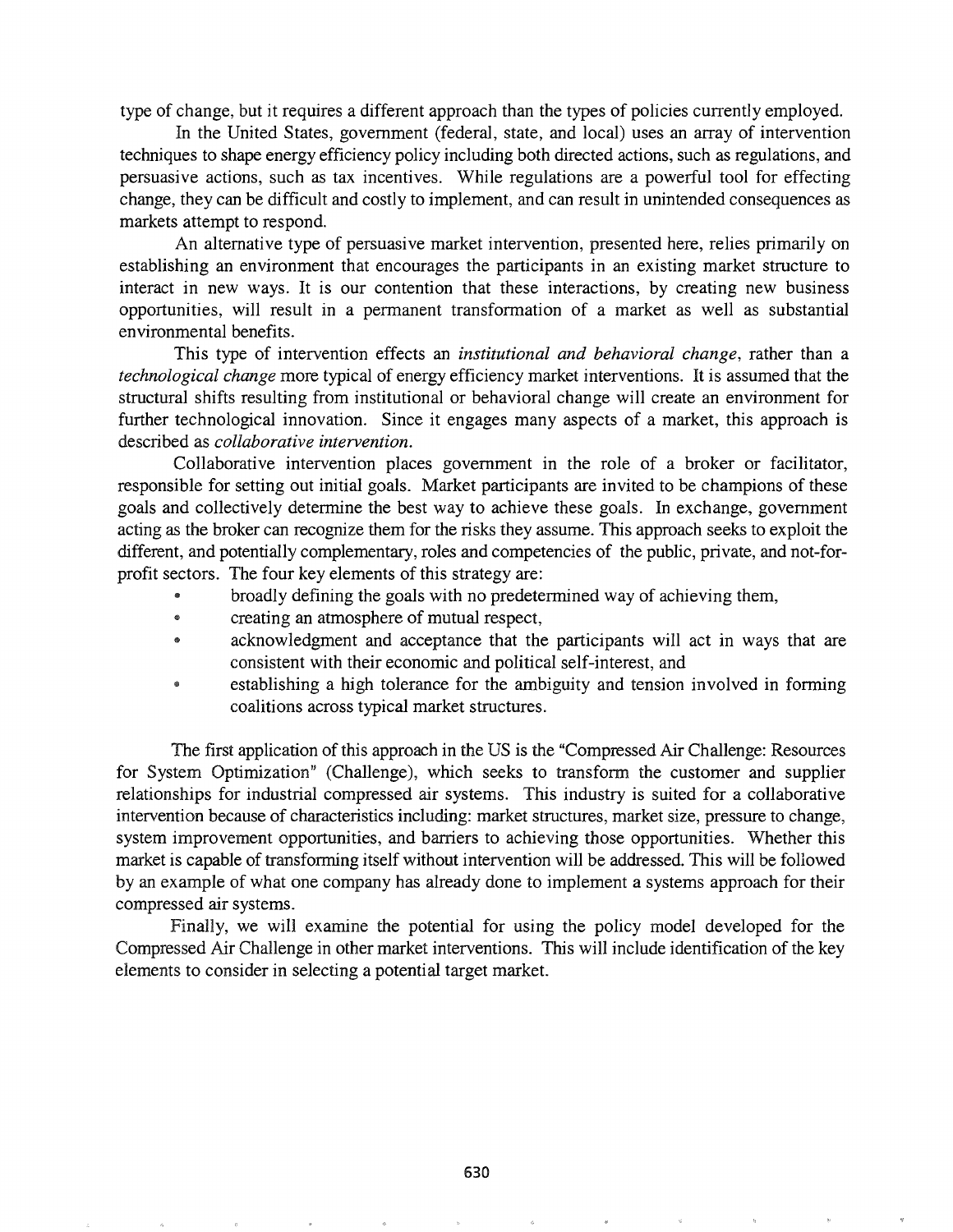## Engaging the Market: A Challenge to Change

Market structures in the US economy generally work well. Products and services are constantly being created to meet perceived customer needs. Whether new products and services are successful and whether they displace existing products and services is driven primarily by how well they find their target market. This process of finding a good fit for new products and services is a function of both product availability and customer interest, yet most policy instruments to promote energy efficiency are directed at either the customer (demand side) or the producer (supply side), but rarely both. Many persuasive actions (rebates, tax incentives) are directed toward changing the demand side. While it is true that the supply side will react to these changes in the demand side, it is our contention that change will happen more quickly and last longer if the supply side can clearly identify a business opportunity independent of any temporary incentive.

We believe that there is a role for the US government to work with existing market structures while acting as a catalyst to achieve changes that a market, particularly a very mature one, may be unable to accomplish on its own. The Compressed Air Challenge is one example of how voluntary participation can be gained by recognizing and engaging private interests to create permanent changes (or transform) markets for the common good.

A key element of working within market structures is acknowledgment and acceptance that participants will act in ways that are consist with their economic and political self-interests. As mentioned before, the supply side of the market must be effectively engaged. Not all suppliers will approve of a collaborative intervention. Suppliers who self-select to participate will contribute the suppliers' point of view and help ensure the success of the intervention by becoming "earlyadopters". This recognizes both the durability of existing relationships between the supply and demand side as well as the potential for enlisting progressive suppliers as effective champions for change. Suppliers (manufacturers, distributors) have unique technical and market knowledge and the ability to support (or resist) change in their interactions with customers.

The success of these voluntary efforts depends on flexibility and the ability to align the market interests of the various stakeholders to a sufficient degree that a common arena for action can be identified. The *challenge* is to translate the public goals into private interests so that a market can be transformed through the actions of the market stakeholders.

## **Selecting a Market**

A combination of *opportunity* and *possibility* are the reasons why the US government selected the compressed air industry for a collaborative intervention. The *opportunity* is in the energy savings potential and corresponding improvements in quality control and production reliability. Industrial compressed air systems represent a rare example of an untapped cherry-picking opportunity- that is, a large potential for energy savings (20-50%) from a relatively small effort. The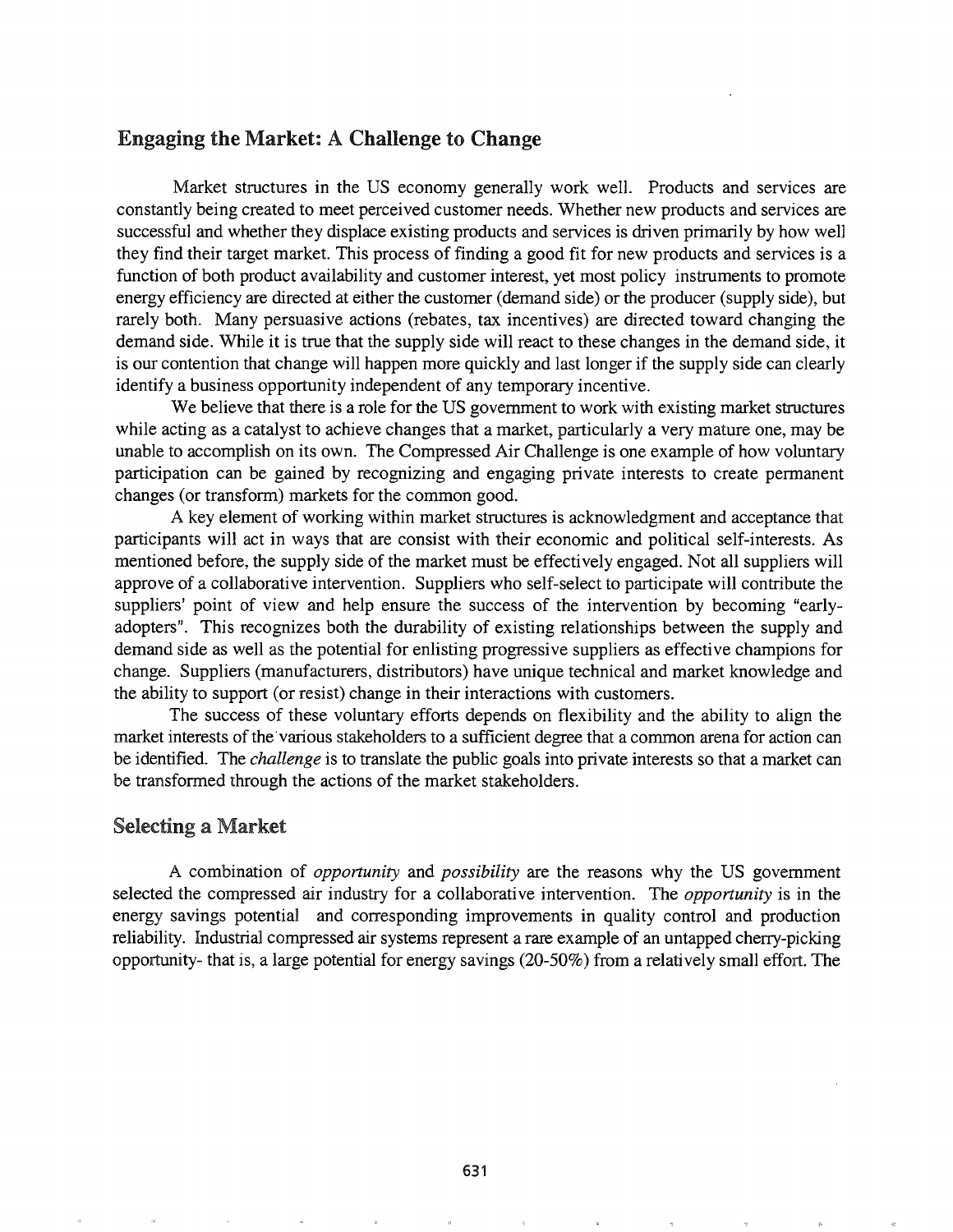fact that these improvements frequently result in measurable productivity improvements and reductions in polluting waste creates an "everybody wins" appeal<sup>3</sup>

Compressed air is industry's "fourth utility"; it is central to production for many industries. Compressed air is typically the most expensive utility; a single compressor delivering 500 standard cubic feet per minute (scfm) 24-hrs per day can cost \$100,000 year to operate. If the company using the compressor has a 5% net profit ratio, the cost of operating the compressor will be the equivalent of \$2,000,000 in production (Foss 1994, 71). In spite of its cost, a high level of waste in a manufacturing facility is not uncommon, due to poor system operation coupled with a perception by production staff that compressed air is free. Compressed air systems are modified over time and frequently suffer from some or all of the following: improperly installed and/or leaking distribution lines; outdated or inadequate controls; poor maintenance of filters and other accessories; mismatch of compressors to load; excess compressor capacity; higher than necessary system pressure, and inappropriate applications.

Optimization of compressed air systems represents one of the largest non-process, industrial energy efficiency opportunities, with improvements of 20-50% readily achievable through the introduction of a best practices approach. Compressed air systems in U.S. manufacturing account for 90 billion kWhlyr of electricity (USDOE1998) or \$4.5 billion per year of energy costs and 21 MMTCE of total U.S. carbon emissions (1-1/2 percent of total U.S. emissions). The Compressed Air Challenge seeks to save \$150 million in annual energy costs by the year 2010 (USDOE, 1998 Compressed Air Challenge Kickoff).4

The *possibility for change* arises from current market structures combined with internal and external pressures. Internal supply side pressures include low margins of profitability and the drive for greater economy of production. Externally, the market is being pressured from several sources: globalization, utilities entering the business of providing industrial customers with compressed air, the increased use of improved electric tools instead of air tools, and customer dissatisfaction with existing services and equipment performance.

The sheer size and complexity of existing market structures can make a collaborative intervention difficult. Although the industrial compressed air systems market is complex, the supply side of the market is highly specialized and has a limited number of participants.

#### The Industrial Compressed Air System Market

a paper, Wayne Perry of Quincy Compressor described the existing compressed air equipment market and the relationship between equipment buyers and sellers. The major points made in this paper have been subsequently reaffirmed through several other sources and will be referenced several times in this section. Perry describes the industrial compressor industry as follows:

<sup>3</sup> Although formal documentation of the linkage between increased productivity and reliability is still underway, there are is analytical information on these linkages being shared among compressed air system specialists. Examples include: increased throughput and better quality control in glass manufacturing, reduced overspray in paint booth applications, and reduced wastage in container manufacturing. Most benefits derive from stabilization of system pressure and flow.

<sup>4</sup> Usage figures have been revised upward since the Compressed Air Challenge Kickoff based on findings in the USDOE *United States Industrial Motor System Market Assessment,* December 1998.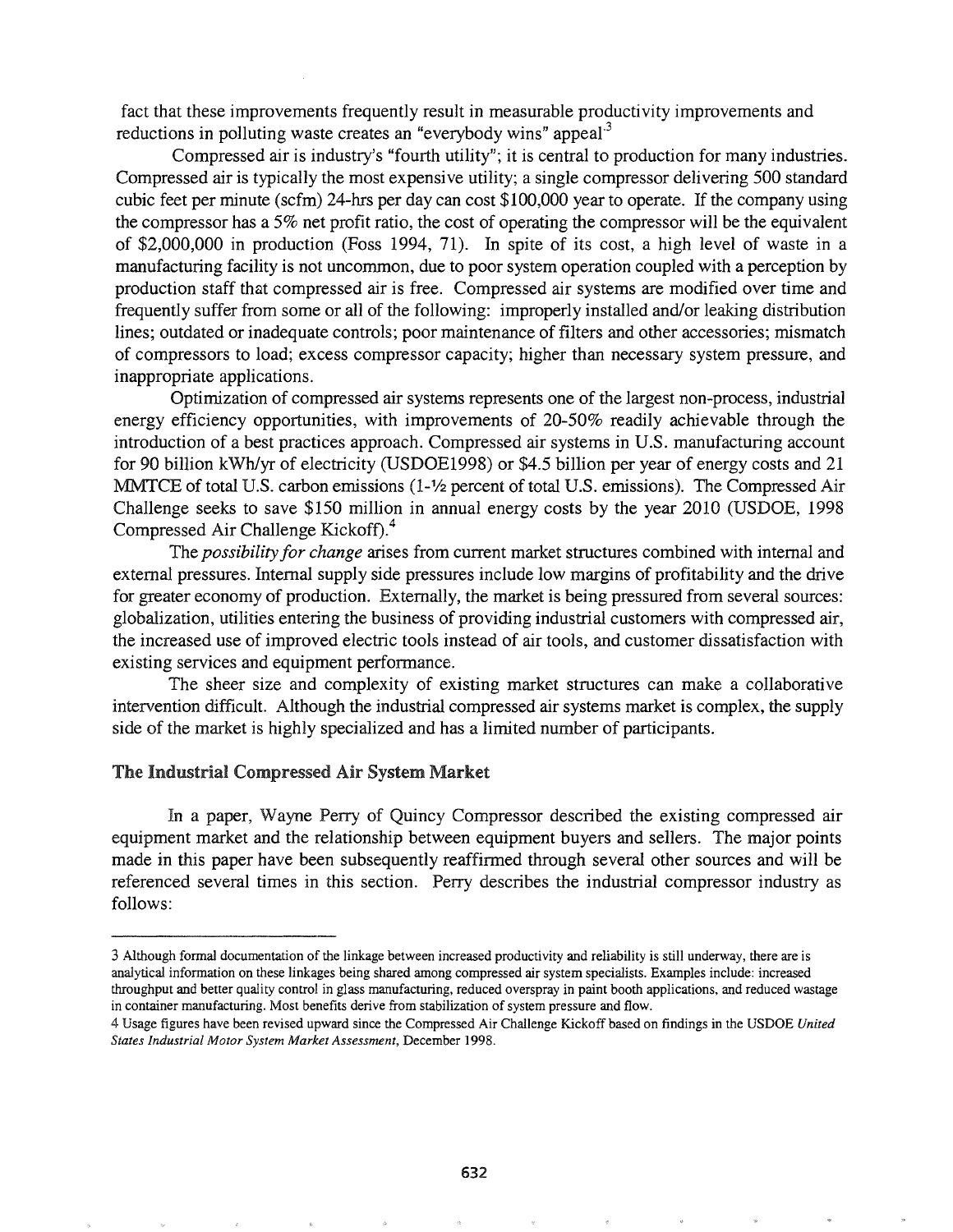No truly new compressor technology has been introduced in the past thirty years and there is none on the horizon. Competitive pressures have pushed manufacturers to increase peremployee productivity and implement strict inventory and purchasing procedures to maintain profitability....When inflation... is factored in, industrial compressor prices have held steady or fallen in each of the past five years. With these market conditions, it is likely that the number of companies that manufacture industrial compressors will continue to decline. The companies that survive and grow will be the ones that offer solutions instead of just equipment (Perry 1998, 71).

This is a market in which equipment distributors are the primary source of information for small to medium size companies. Large companies will usually rely on in-house staff or distributors, hiring an outside consultant only to justify a large purchase or if a system has chronic problems maintaining pressure. Distributors operate in an intensively competitive market in which customers typically buy substantial pieces of equipment (purchase prices can range from \$50,000 to a million or more for a major new system) on a lowest first cost basis, margins for equipment sales are extremely tight, and long-term equipment service contracts are essential to economic survival.

The focus on lowest first cost persists despite the fact that many large compressors *cost* more to operate in the first year than initial purchase price (Kemp 1998). Often, significant savings can be obtained from relatively low-cost changes in the way that compressed air is used, stored, or supplied (Howe and Scales 1995) (Van *Grmer* 1997)(Foss 1997). However, since capital budgets and operating budgets are separate, there is little incentive to spend limited funds on efficient equipment or a comprehensive system approach to reduce operating expense. End user companies frequently will not pay for quality services because they do not understand what they need.

Perry indicates that lack of complete information from manufacturers on equipment performance adds to purchaser confusion. This is further complicated by the fact that a compressed air system is dynamic and "most manufacturers cannot be of much help when predicting the behavior of their products in dynamic systems" - mainly due to lack of available training and experience (Perry 1998, 72). One equipment distributor described the situation as "providing pre-packaged solutions to an undefined problem on a lowest first-cost basis" (McMorrow 1998).

This is a chicken or egg dilemma. Until end users ask for a different approach, manufacturers and distributors cannot afford to concentrate on one or they will go out of business before they have a market.

## Why Doesn't the Market "Transform" Itself?

The average US corporate customer is unaware of the possible benefits from improving the operation of their compressed air system. A deep lack of trust among the stakeholders has made it extremely difficult for manufacturers and distributors to change the way that they interact with customers for fear of being undercut. It is an atmosphere where an outside intervention is helpful so that no single stakeholder has to be the one who blinks first. Changing the situation requires the creation of a new market, a distributor/manufacturer focus on system opportunities rather than equipment solutions. It is a high-risk change that requires a complete re-evaluation of what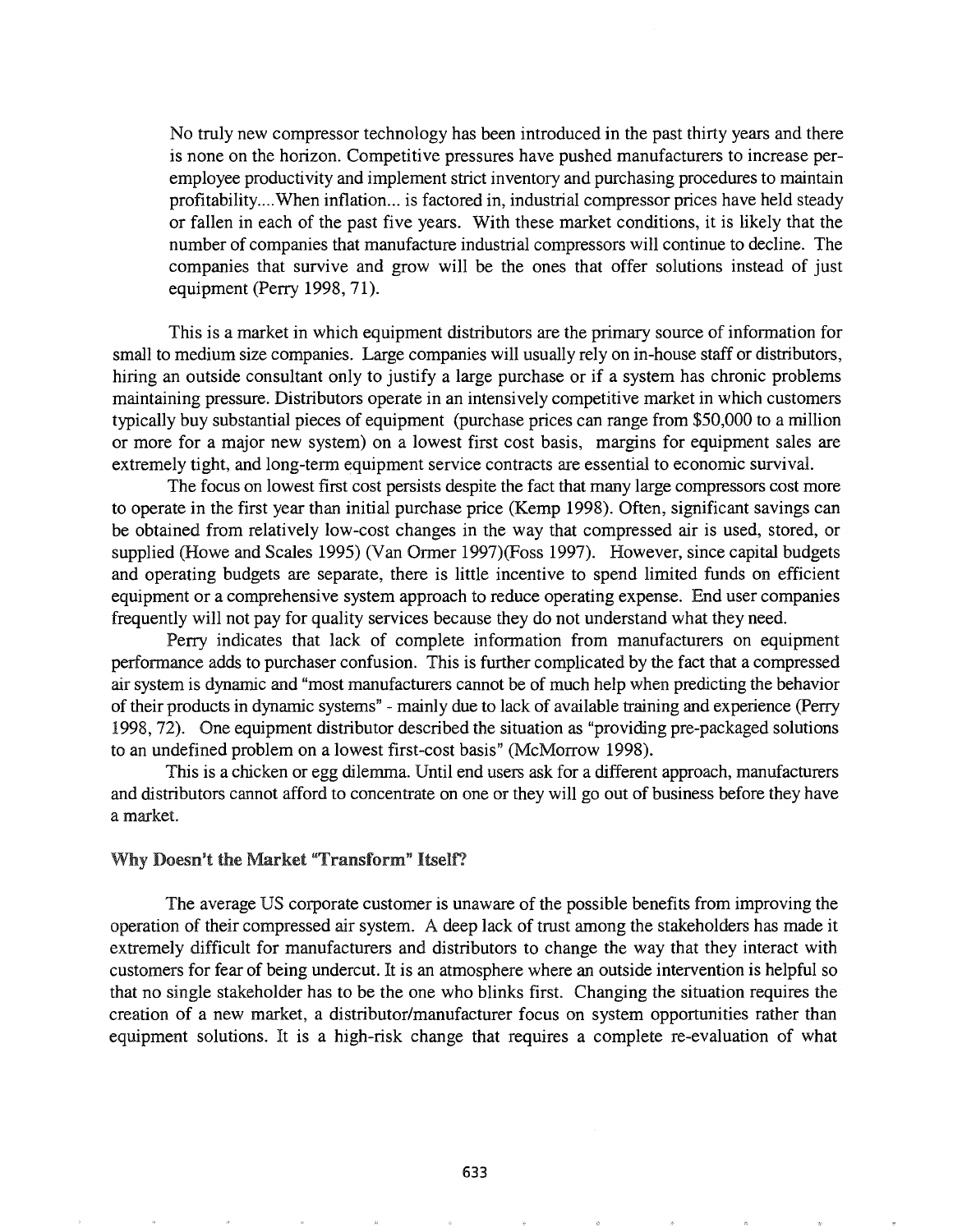constitutes a successful customer relationship coupled with an intensive re-education of consumers on the value of this approach. Providing an independent source of consumer information is an essential element of this change.

# Creating a Collaborative Model: The Compressed Air Challenge

The Compressed Air Challenge is outgrowth of work on Industry Partnerships for the USDOE Motor Challenge Program. The themes which ultimately led to this project were first identified in the April 1995 Roundtable on Market Transformation Strategies for Industrial Motor Systems. A general point of consensus established at the Roundtable was that the major improvement opportunities are in the compressed air system, not the individual components.

The first author, acting as a facilitator, worked with the Compressed Air and Gas Institute (CAGI) to identify cooperative projects that addressed some of the key needs in the compressed air market CAGI proposed two major activities:

- develop data sheets standardized reporting of performance for rotary screw compressors and two types of compressed air dryers; and
- develop a training and certification program on compressed air system best practices (Correspondence with CAGI Energy Awareness Committee 1996).

Work on a standardized format for reporting equipment performance is well underway, although there is still a need for independent verification of performance data. The idea of a training and certification program on compressed air system best practices led to the Compressed Air Challenge.

An initial proposal for a training and certification program was developed by the first author, Neal Elliott of ACEEE , Mark Hanson and later Ron Wroblewski of the Energy Center of Wisconsin. The proposal was refined and reshaped over eight months through a series of meetings with CAGI, state and utility representatives, and other interested parties.

From its inception, the project model was to solicit multiple sponsors from market stakeholders with the objective of pooling funds and stakeholder technical knowledge to complete project deliverables. This approach was taken for two reasons: cost and developing ownership for implementation. The project was too extensive and costly for a single sponsor (or CAGI and DOE together) to undertake. Given the level of conflict and distrust in the industry, it was also critically important to build ownership and a new network of relationships during the development phase of the project. Since the ultimate goal of the Challenge is to change market interactions and stakeholder behavior, those stakeholders (manufacturers, consultants, end users, distributors, state organizations, utilities) needed to become part of the process early on so that they didn't become unwilling recipients of someone else's idea of what is "good for them."

A business prospectus was developed because we were seeking a combination of private, public, and not-for-profit sponsorship. This required that the solicitation clearly and succinctly address the key question "what's in it for me?" The prospectus approach has been very welIreceived and greatly assisted in defining the project (McKane, Elliott, Wroblewski 1997).

One final stakeholders meeting was held in May 1997 to review the draft prospectus and try to reach consensus on a fundable project. Meeting attendees included: representatives from equipment manufacturers and distributors, compressed air system consultants, state and federal government, utilities, energy efficiency organizations, state research and development organizations,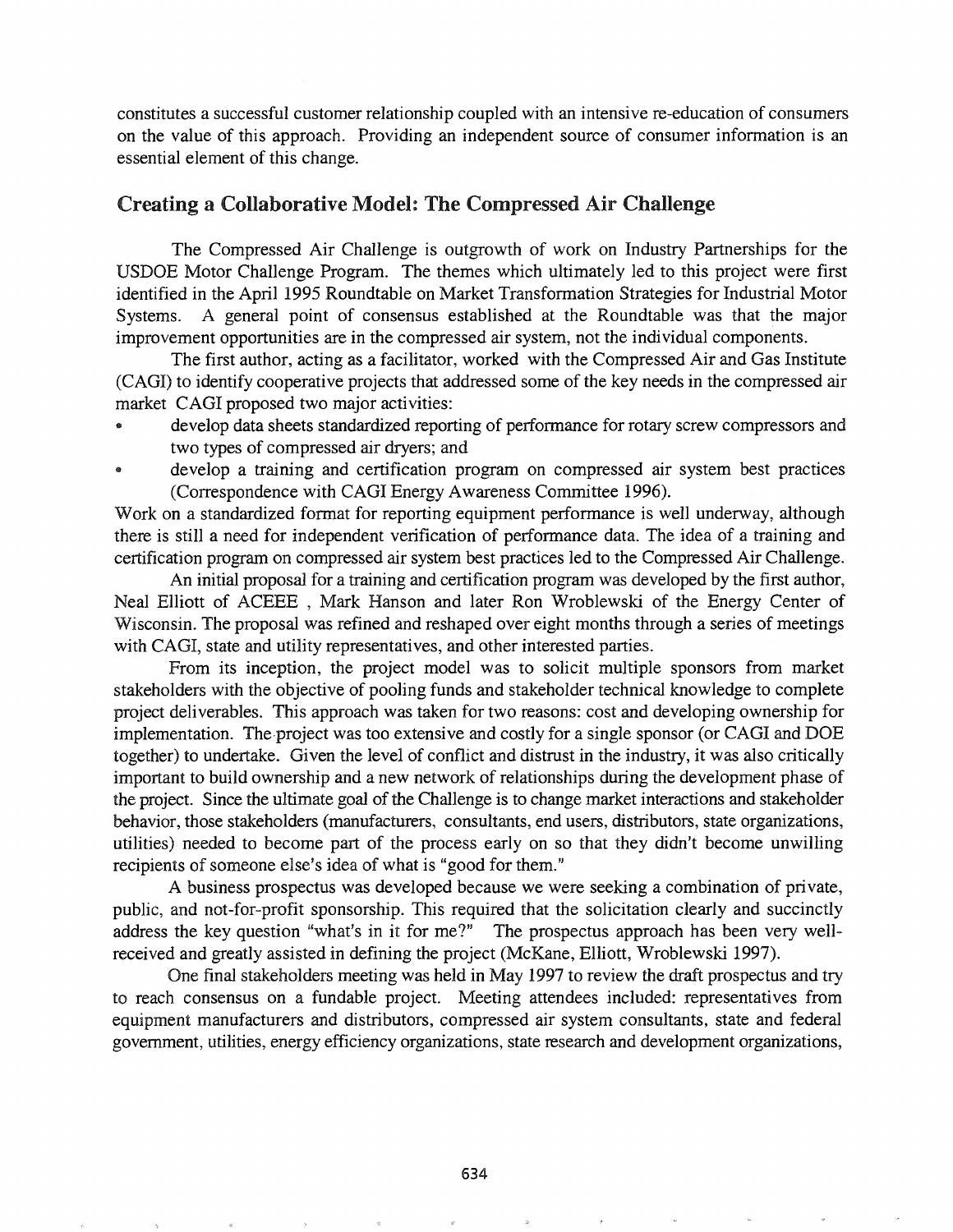and a utility ESCO. End user companies were purposely excluded from the meeting so that the other stakeholders would not be distracted by key customer relationships.

The group reached a consensus on the formation of a national collaborative to bring together the best information on compressed air system design, operation and maintenance, and assessment to:

- increase the reliability and quality of industrial production processes,
- reduce plant operating costs,
- expand the market for high quality compressed air system services, and

save energy- projecting annual savings of more than 3 billion kWh of electricity nationwide The collaboration has three primary elements:

- a *customer awareness campaign* on the benefits of effective and efficient industrial compressed air systems;
- a nationally recognized *professional development program* to train plant operating personnel on compressed air system best practices, and
- <sup>e</sup> a *certification program* for plant operating personnel who apply these best practices.

The group also decided that the project sponsors would each be asked to contribute \$30,000 for each of the two project years and would comprise an Advisory Board with final decisions for the project. Another body, the Project Development Committee, represents a cross-section of stakeholders, whether or not they are sponsors. This pennits participation and critical technical input by key stakeholders, such as the compressed air system consultants, who would be unlikely to commit \$30,000 of their own funds. The Committee is responsible for the overall operation of the project, in cooperation with the Project Manager. Several working groups were also formed to address topic areas (promotion, technical issues, training, and certification). Decisions are made by consensus to preserve stakeholder balance.

## Accomplishments

For a project of this type, progress has been rapid. Since the first Advisory Board meeting in September 1997, the Compressed Air Challenge has accomplished the following:

- @ in cooperation with USDOE, prepared, published, and sold 1200 copies of *Improving Compressed Air System Performance." A Sourcebookfor Industry*
- @ participated in kickoff press event in Washington, DC in January 1998
- @ developed through a consensus process and tested a one-day training program for plant engineers *Fundamentals ofCompressed Air Systems*
- <sup>e</sup> selected and trained the first group of 13 instructors to give the training
- @ developed a "train the trainer" program to qualify an additional 15 instructors
- conducted the first 5 one-day training sessions
- @ coordinated an ambitious roll-out of 50 training sessions during the second quarter of 1999
- @ begun a national advertising campaign with full-page ads in *Plant Engineering* and *Plant Services* magazines and a national mailing to 5,000 plant engineers
- @ created a web site *http://www.knowpressure.org*
- @ begun work on a 2-1/2 day advanced training session to be offered in late 1999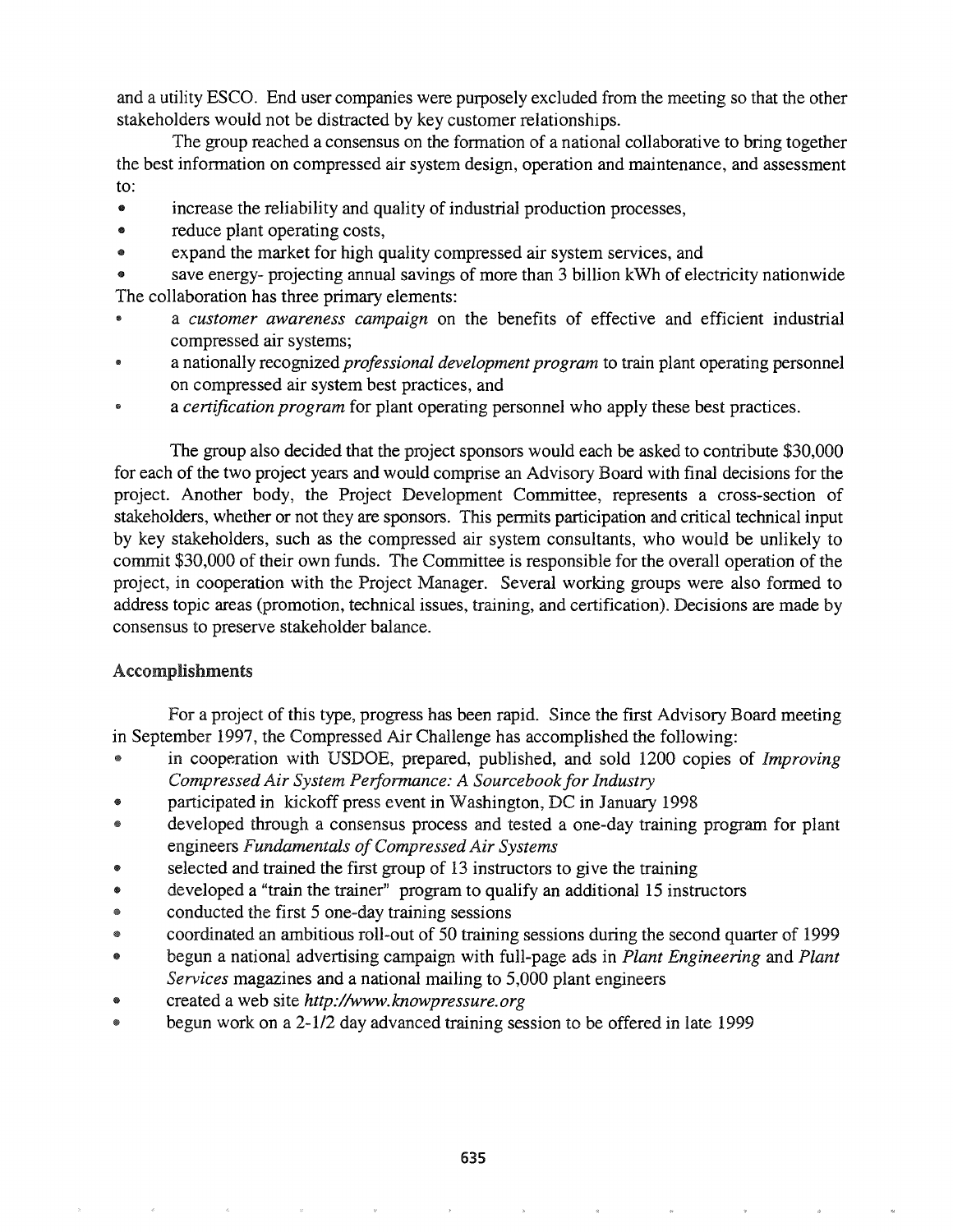#### Measuring Effectiveness

The first measure of success was whether enough sponsors would agree to contribute \$30,000 apiece for the first year to develop a functional budget of \$300,000. This goal has been exceededtotal sponsorship over two years is \$840,000 from 14 sponsors. The second measure of success was whether a Project Development Committee and Board of Directors successfully formed and met. Again, this has been achieved. A third measure of success was developing the framework for Working Groups and trying to accommodate participation by all interested stakeholders. This has been difficult- but largely successful.

A baseline for evaluating the program will stem from two primary sources: a 1998 brief market survey of approximately 300 plant operating and supervising technical staff conducted by the Energy Center of Wisconsin on behalf of the Challenge and a recently completed study of industrial motor systems applications conducted by XENERGY and ORNL for Motor Challenge. Strategies for assessing program impact include: training evaluation forms, post-training follow-up surveys, and feedback from consultants, distributors, and end users.

### Factors Contributing to Success

If indications hold true, the Compressed Air Challenge is likely to obtain its stated goals for market change and resulting energy savings. While constant maintenance will be needed to keep the participants' focus on, and to continually refine a shared vision, the collective commitment of so many important market shareholders has created its own forward momentum.

The first author recently had the privilege of witnessing the shift in the actions of industry suppliers. At a distributors' association meeting, two members spent several hours describing to fellow members their success in developing a new business component that takes a systems approach with customers. After less than two years in the business, they characterized their results as highly successful, both in terms of new customer generation as well as increased revenue for their existing business activities. It was clear from their discussion that without the Challenge, they either would not have undertaken the new business component at all or would have done so much more slowly.

Another distributor relayed the following story to describe the change in his customer interactions:

I got a phone call from a new customer requesting a third bid on a large compressor. Before, I would have sharpened my pencil and tried to come in with a competitive bid. This time, I asked the caller if they were sure that they needed the machine. Would they mind ifI came out to their plant and looked at their system first? They didn't need it, but they needed a lot of other equipment (smaller compressor, storage, controls). So I got a good sale, the customer's system works better than it ever has, and he thinks that I'm a hero.

As work progresses and the potential for change becomes evident, individuals with differing points of view have become more engaged and active. The level of volunteerism has been astonishingly high- thousands of hours and considerable travel. Simultaneously, mutual respect has developed. Participants are willing to compromise, even over hotly-contested issues and closely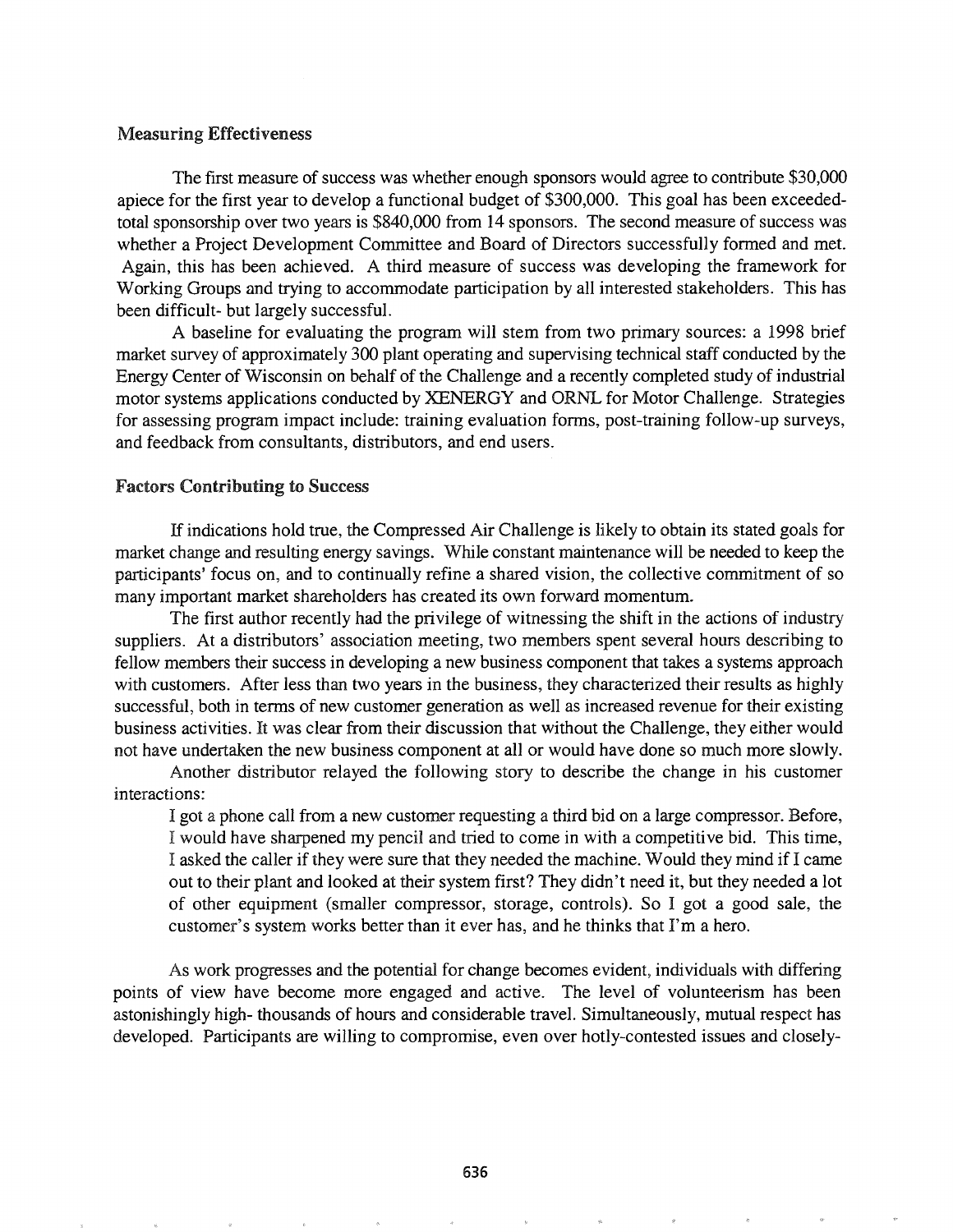guarded positions of genuine disagreement, in the interest of project progress. A sense of shared purpose has superseded personal agendas, however temporarily. The biggest challenge will continue to be maintaining a balance between developing an independent body of information for the public good and the commercial interests of those involved in its development and delivery. Government can be an effective moderator.

Factors contributing to the success of the Challenge include:

- Market influencers such as the investor-owned utilities and the compressed air controls industry are looking for business opportunities and threatening the status quo. The Challenge offers an opportunity for equipment manufacturers and distributors to look like good corporate citizens while keeping abreast of and influencing new market developments;
- utilities and utility consortia are looking for market transformation projects of manageable length and investment. The Challenge gives them a quality product for their critically important industrial customers at a highly leveraged bargain rate.
- {& the Challenge itself is structured so that the sponsors can share rights, form partnerships of their choice to deliver the resulting products and materials, and take credit for sponsorship;
- all non-governmental sponsors have indicated that association with the DOE is a critically important public relations and marketing factor;
- e the compressed air user are able to participate in development without an overbearing time commitment;
- @ there is already a strong base of quality technical information from which to draw, and
- working through representative associations allowed input from the universe of interested parties to be effectively managed.

## The Importance of Champions

In the compressed air industry, which is small and highly specialized, many of the equipment manufacturers' personnel and consultants have worked for more than one company. As a result, today's protégé or mentor may become tomorrow's fiercest competitor or critic. For an outside party to be an effective facilitator in such a charged environment, they must first be accepted by the industry. There is no substitute for personal interaction in building that trust- logging the miles, visiting plants, appearing at association meetings, and the like. A major result of this work was the identification of champions - representatives from each stakeholder group who were really willing to take risks to support and persuade others to support the Challenge.

# Cutting the Cost of Compressed Air at Ford Motor Company

Ford Motor Land Services is an example of a what can be accomplished when a company starts to comprehensively address compressed air system improvement possibilities on a plant-byplant basis. What is notable about Ford's actions is that they are relative simple, require incremental and fairly modest capital investments, and depend on teamwork to be effective. Through the efforts of corporate energy management, led by the second author, there is an effort to apply lessons learned in one plant to similar opportunities elsewhere in the company. This is a "best practices" approach practiced at the corporate level. It should also be noted that this corporate energy manager is a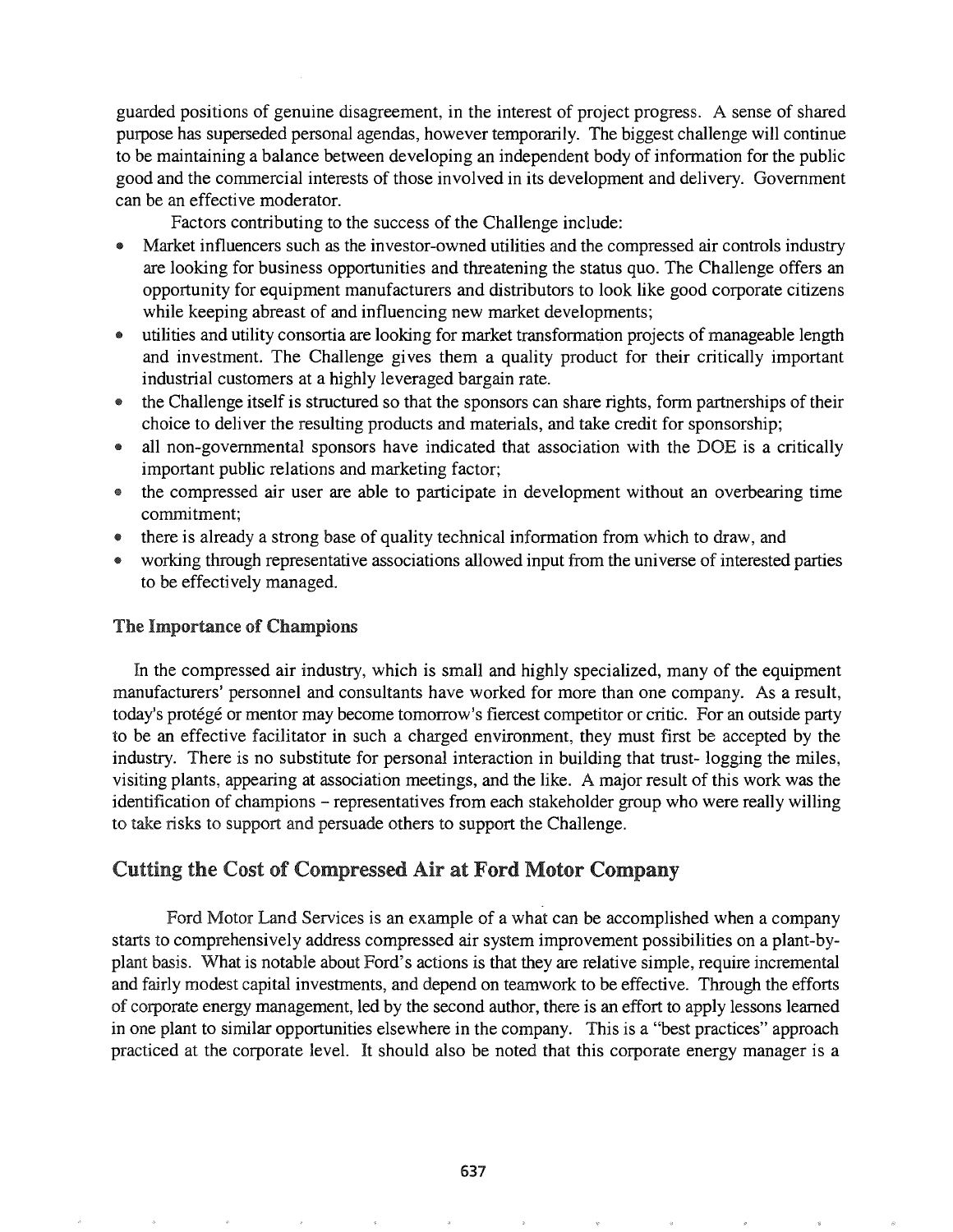member of the Challenge Project Development Committee and a qualified instructor for the *Fundamentals* training.

The Woodhaven Stamping Plant in Woodhaven, Michigan provides one example of how a systems approach can begin to cut costs. The 2.7 million square foot Woodhaven Plant processes approximately 1600 tons of steel per day into body panels for Ford vehicles. Through a partnership with Detroit Edison, Ford undertook a project to: build awareness of the cost of air, reduce leak losses, reduce header pressure, and more closely match the supply of compressed air to actual demand.

A project team included the second author, Gordon Nader of Detroit Edison, two Woodhaven machine repairman, and plant management. They designed and implemented a plan to reduce the plant's high leakage rate and \$1.8 million in electricity costs attributable to the compressed air system.

After initial implementation of its improvement plan, the plant reduced the cubic foot per minute flow by 18% (from 25,000 scfm to 20,500 scfm) and cut electricity costs by \$400,000. One 800 hp compressor was taken completely offline and the remaining in-service compressors are consuming less energy. These results occurred from June to December 1998, with continued improvements expected.

The actions implemented during the first six months include:

- Assembled an Air Leak Detection/Correction Team. Two machine repairmen were assigned to identify and correct significant leaks. Management support was gained for this activity by presenting a cost-benefit analysis. Leak correction activities occur primarily during the July and December plant shutdown time, during lunch breaks and unscheduled downtime. The effort is credited with reducing air requirements by approximately 2,500 scfm , cutting electricity consumption by  $2,000,000 \text{ kWh}$ ;<sup>5</sup>
- Replaced leaking seals on stamping press die automation valve, reducing air requirements by 1000 scfm and electricity consumption by 1,600,000 kWh;
- @ Lowered header pressure by approximately 5 psig, resulting in electrical savings of 2,300,000 kWh;
- Replaced existing flow measuring orifice plates with low loss venturis to measure discharge flow from two of the largest compressors. Replaced orifice plate in the main system with an averaging pitot tube.
- Developed posters and banners to publicize the leak detection/correction effort with the production staff. This year's budget includes funding to train the production staff on the cost of air and continue building awareness.
- Began shutdown of small (30hp each) satellite air compressors. These satellite compressors were supplying 110 psig to some of the stamping press robots. After testing, the team was able to demonstrate that five out of seven of these compressors could be shut down. Supply air for the robots was returned to the plant's lower pressure (70 psig) main air header. The need for the two remaining satellite compressors is still under evaluation. The projected energy and maintenance savings for this measure is \$55,000 annually.

 $5B$ ased on 12 months of operation; compressor hp average= 4.25 scfm (kW=5.4 scfm); electrical power cost= \$O.0435/kWh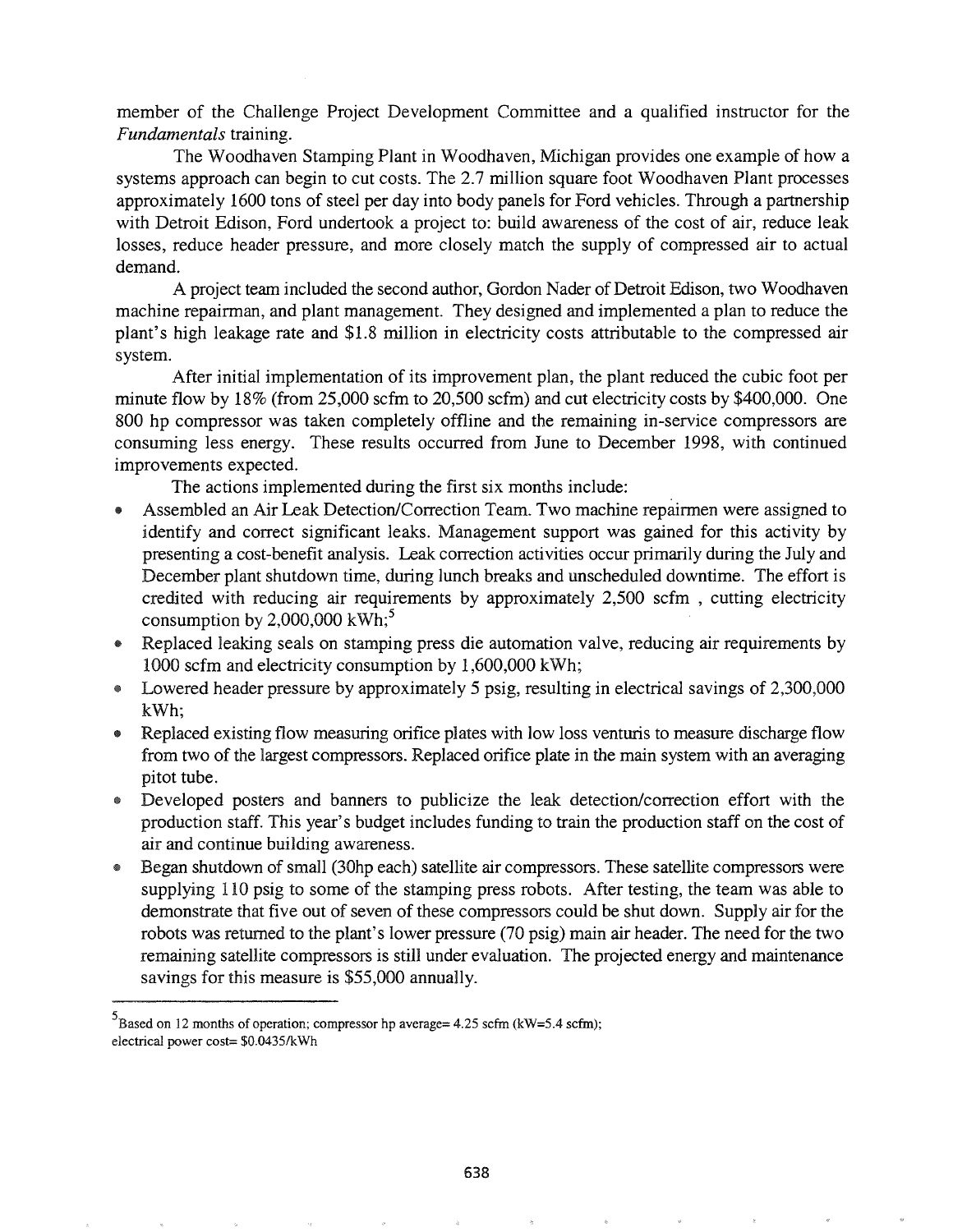Other actions for 1999 include:

- @ refurbishing blanker die automation valves;
- replacing leaking counter balance pressure regulating valves;
- @ replacing air driven vacuum pumps with electric vacuum pumps;
- correcting improper use of compressed air;
- e departmental billing for electricity and compressed air;
- \* adding a part-time electrician to the Air Leak Detection Team,
- and installing energy-efficient compressed air dryers and motors.

# Applying the Collaborative Model

The essential elements of the Collaborative Model are illustrated in Figure 1: market under pressure for change, a broad range of stakeholders, a market of manageable size, a public benefit opportunity (e.g.-energy savings, environmental benefit), a business opportunity, the presence of champions, and a facilitator. To be effective, the potential facilitator should understand why the situation hasn't already changed.



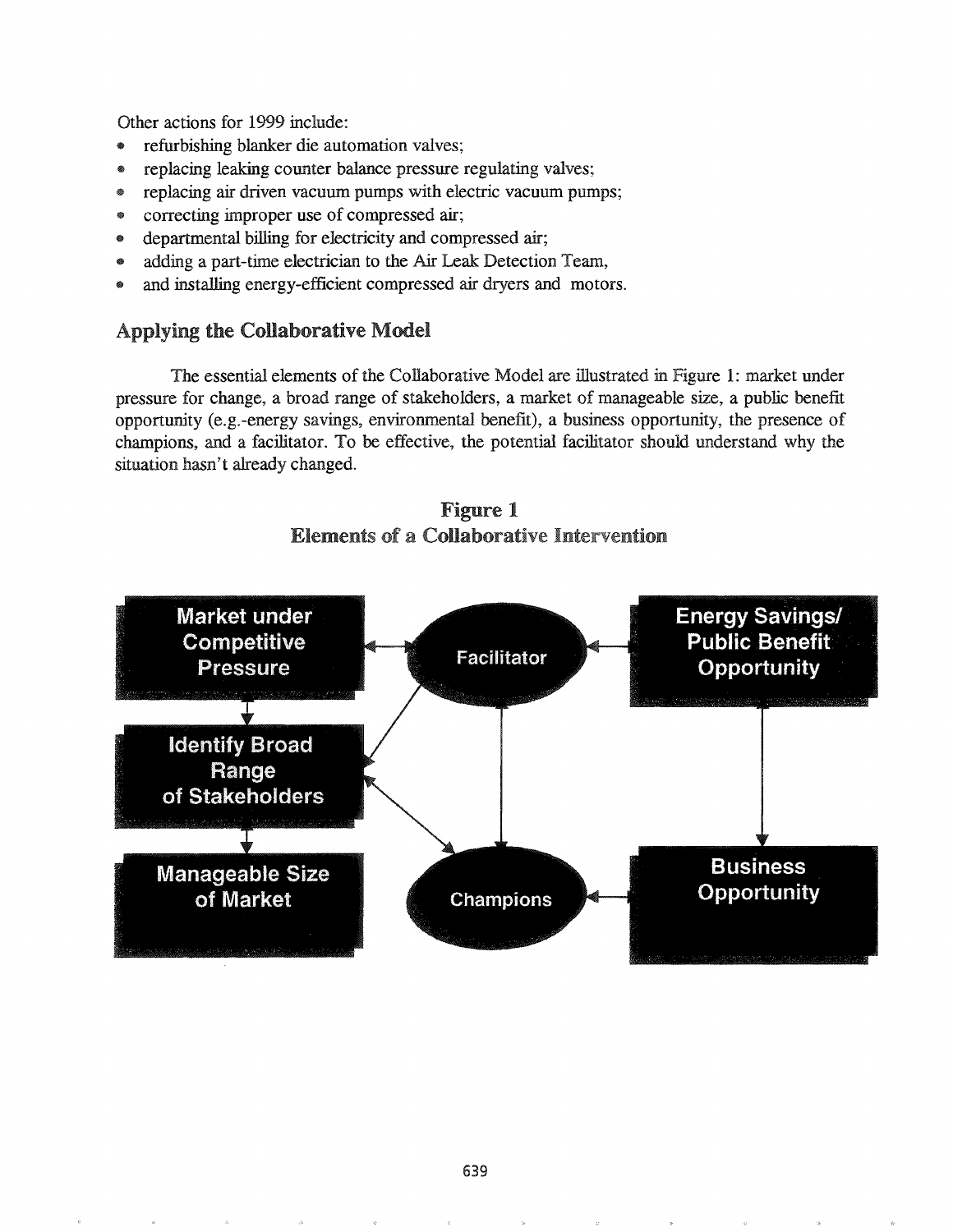In order to effectively build a collaboration, a facilitator should first identify the following for each key stakeholder group:

- what is their potential contribution to the collaboration (why are they desirable participants)?
- what is their initial motivation to join the collaboration?
- what are their primary drivers- what do they hope to gain from their participation? An analysis of the compressed air systems market participants is provided in Chart 1.

Taking the time to conduct this analysis during project formation can really help structure a collaboration that is appealing to a broad base of stakeholders.

| Participant       | Potential               | Initial                | Primary            |
|-------------------|-------------------------|------------------------|--------------------|
|                   | Contribution            | <b>Motivation</b>      | <b>Drivers</b>     |
| Equipment         | Detailed technical      | Brand enhancement      | Sustain sales      |
| Manufacturers &   | & market information,   | Perceived threat to    | Customer retention |
| Distributors      | customer influence      | business               | Increased profits  |
| Specialized       | System engineering      | Increased visibility   | Increased billable |
| Consultants       | Broad knowledge of      | Legacy-impart          | hours              |
|                   | Applications/           | knowledge              | Recognition        |
|                   | problems                |                        |                    |
| End Users of      | Knowledge of specific   | Alignment w/ green     | Reliability        |
| Compressed Air    | applications $&$        | image                  | Profitability      |
| <b>Systems</b>    | Organizational dynamics | May fix problem        | Efficiency         |
|                   |                         |                        | Recognition        |
| Influencers:      | Market credibility      | Meets mission          | Customer education |
| Utilities         | Outreach mechanisms     | Highly leveraged       | Customer retention |
| Energy-efficiency | Perceived neutrality    | Politically beneficial | Energy savings     |
| organizations     |                         |                        | Recognition        |
| Government        |                         |                        |                    |

## Chart 1: Compressed Air Systems Market

It is not necessary to select a market that is initially receptive to partnership or already known to the government in some way\_ It would have been difficult to identify a market that was initially less known to, or perceived as more resistant to partnership with government than the compressed air industry. A compelling characteristic of the market was pervasive mistrust among all parties including manufacturers, distributors, consultants, and the customers that they all served. It is important to recognize that initial conflict among participants can be an indicator of a market transformation opportunity because something of value is at stake.

## Creating an Effective Government Role

The role of the US government has been critically important to the Challenge's progress to date. The US government is in a unique position to encourage champions for change across the entire stakeholder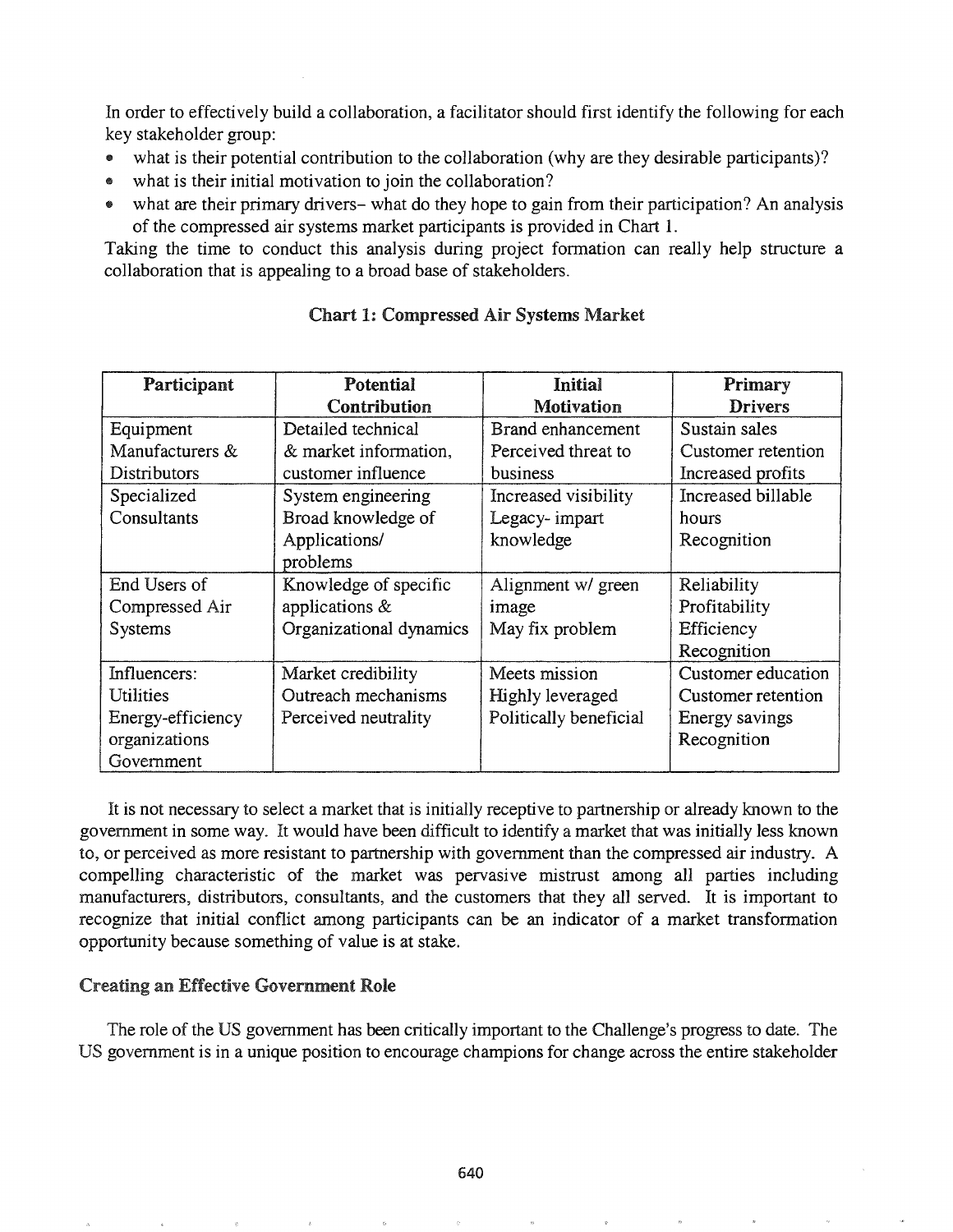spectrum, thus accelerating this transition while still working within market structures. Government can publicly recognize suppliers and end users as forward-thinking, empower would-be champions to build their own position within their organizations, and offer the market the prospect of avoiding future regulation. To realize this opportunity, a governmental entity must take the following into consideration:

- First, ambiguity and loss of control. An essential ingredient of a successful collaborative is the ability to listen and to accommodate the desires, interests, ideas, and agendas of the other market stakeholders. This requires the government to relinquish "control" and allow market players to collectively direct the effort. Acknowledging publicly the skills, knowledge, and talent of people who have spent their entire careers in a specialized field is critically important.
- . Second, need to empower a representative to facilitate. This is an activity that requires the facilitator to work "outside the box" to develop an understanding of the other stakeholders and to build their trust. Failure to do this will result in either project failure, as participants learn that the facilitator lacks the authority to negotiate, or in confrontation.
- Third, time. For the Compressed Air Challenge, it was nearly four years from the first exploratory discussions until the primary "product" (training of plant operating personnel) really got undenvay. A single budget cycle is not enough time to develop a meaningful collaborative intervention. The government facilitator must spend at least a year becoming known and trusted with the market(s) that he/she is attempting to influence before any tangible product can even be planned. Stakeholders need assurance that the business risks that they are being asked to take will be paralleled by government commitment.

While the investment of time and money will decline in the outlying years, the continued presence of the US government in some type of facilitating role will likely be needed for about five more years before market transformation can be assured. Pennanent change on this scale takes time.

This type of activity can be characterized as "organizational or behavioral market research" that creates an environment for an applied program activity to take place. It has all the hallmarks of research - a stated problem, many possible solutions, and the need for substantial analysis to test and determine what will be effective. The difference is that the issues relate to desired changes in human and organizational behavior rather than new technologies. What is being created as the result of the Compressed Air Challenge is a new virtual organization that did not exist before - a forum for information exchange, and the creation of joint products and materials that support an emerging market for services.

## Conclusion

Collaborative intervention is difficult but rewarding; it can be an attractive alternative to conventional prescriptive market intervention approaches. Each collaboration will have its own characteristics but the framework described in this paper can be applied to any market that meets the basic criteria for size, existing pressure to change, business opportunity, and public benefit opportunity. If these conditions are met and the facilitator is able to engage the support of champions, a collaborative intervention should be possible.

This collaboration model is currently being applied in the pumping industry. The initial focus is on promoting a life-cycle cost approach to the procurement of pumping systems. This activity is likely to